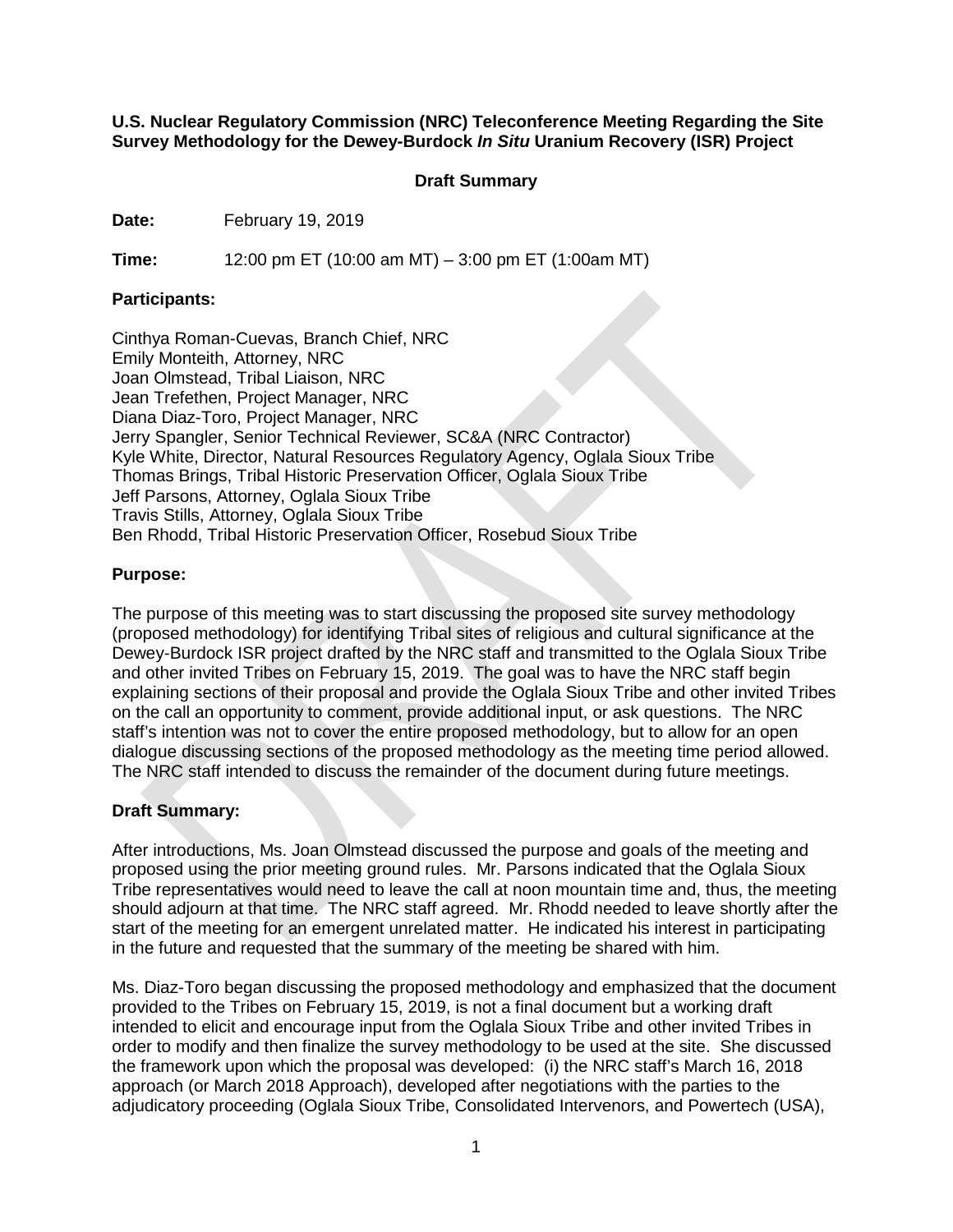Inc.), which includes a site survey of the licensed project area, and (ii) the Atomic Safety and Licensing Board's (Board's) October 30, 2018, Order, which further defined the scope of the discussions to develop the site survey methodology. Specifically, the Board's Order stated that "...the only aspect of the Approach that is open for discussion is the site survey methodology. That is, any tribal negotiating position or proposal should only encompass the specific scientific method that would fit into the two-week periods set out in the March 2018 Approach for visiting the physical site, i.e., how the contractor and the Tribe members will walk the site and mark or record located Tribal resources." Accordingly, NRC staff asserted that the proposed methodology in the document works within those parameters.

Mr. Parsons commented that the NRC staff is holding tightly to the language in the Board's Order. He elaborated that the NRC staff should not be rigid and try to cram the survey into a limited timeframe, but provide flexibility. Ms. Diaz-Toro explained that, in revising the March 2018 Approach timeline (described in the NRC staff's November 21, 2018, letter to the Oglala Sioux Tribe), the NRC staff took into consideration certain factors like weather and Sun Dance ceremonies. To clarify, the NRC staff asked if the Tribe felt that the two two-week periods to carry out the site survey were insufficient. Mr. Parsons indicated he was not the expert and, thus, the experts should determine the site survey methodology and then develop the timeline, rather than establishing strict time frames and then fit a methodology into those strict time frames. The NRC staff indicated that it would attempt to be flexible in following the two twoweek survey periods, that the NRC staff is trying to be mindful of the Board's Order, but that for today's meeting the discussion would be focused on other aspects of proposed site survey methodology. that had not been negotiated previously. Mr. White also indicated that the two two-week survey periods are not sufficient and adequate, and noted that the timeframe for the survey should take into consideration the Oglala Sioux Tribe's traditional knowledge, which is also based in spirituality and culture. He stated that at the end of the day the Tribe wanted to do the best they can for the Dewey-Burdock ISR project. He also expressed that this topic would be further discussed during the February 22, 2019, meeting of the Tribe's Tribal Historic Preservation Advisory Council in South Dakota.

Mr. Spangler opened up his discussion of the proposed methodology. He introduced himself and provided a brief summary of his background and experience. He also emphasized his collaborative philosophy to overcome disagreements and reach mutually satisfactory outcomes, with the ultimate objective of preservation of resources. He proceeded to explain that the proposed methodology was developed based specifically on the philosophy of Tribal selfdetermination and participation. He conducted research and reviewed several methodologies, and Dr. Sebastian LeBeau's methodology and the one used by the Bureau of Ocean Energy Management Interagency Agreement (referred to in the proposed methodology as Ball et.al.) appear the most applicable to address the challenge of developing a methodology with scientific integrity that addresses the important and significant traditional Tribal perspectives and values.

Mr. Parsons clarified that the Tribes received the proposed methodology on Friday February 15 and had not had the time to conduct a thorough review and, so, questions and comments might be provided at a later time. However, he clarified that it was helpful for Mr. Spangler to explain the document.

Mr. Stills expressed concern with reliance on the "a-scientific method" approach to the exclusion of the established methods used in thea social sciencesseience. Specifically, he expressed concerns regarding the definition of a "scientific method"/process provided by the NRC staff in the proposed methodology. He asked Mr. Spangler why he chose that definition over the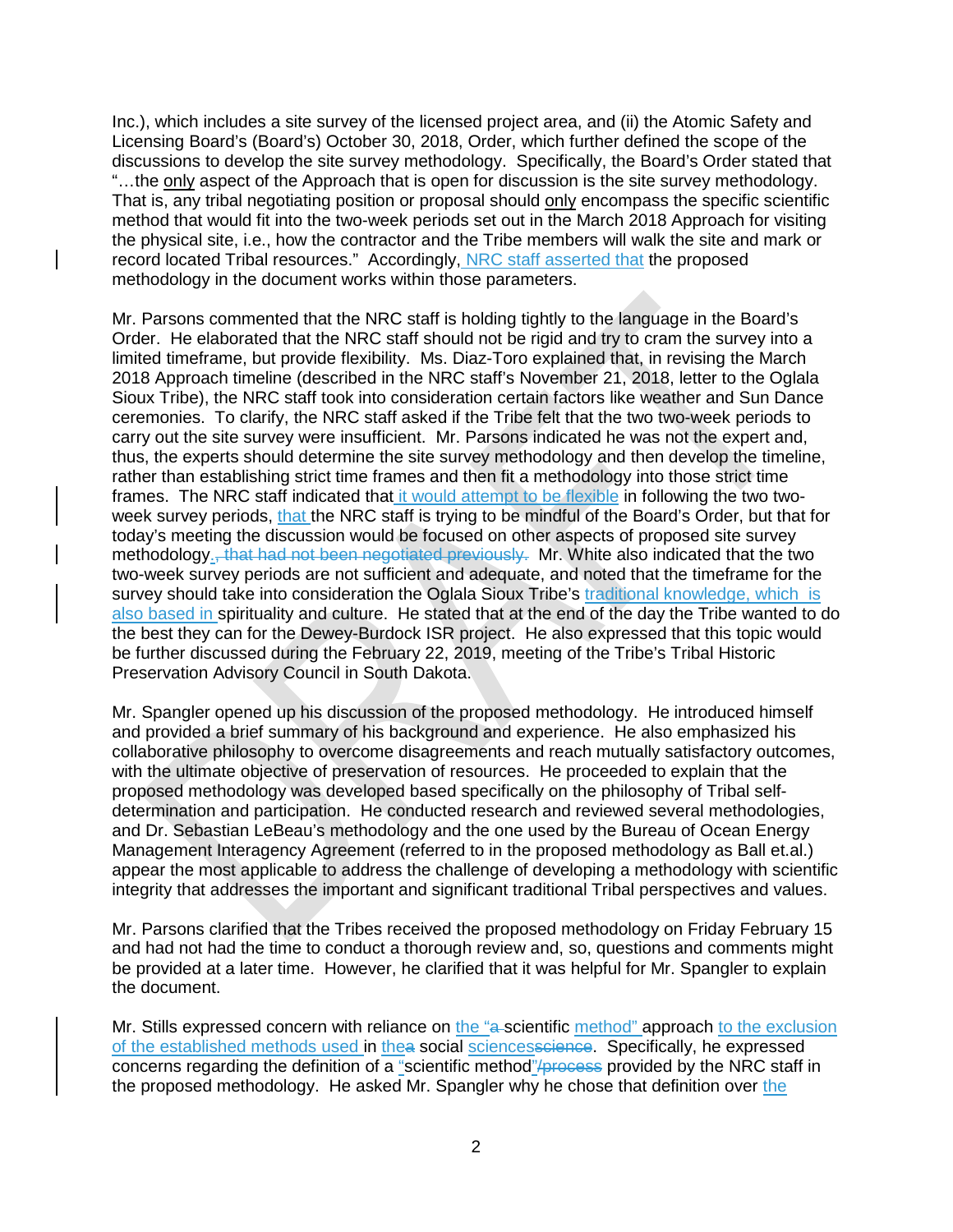methodologies used within thea social sciences science definition. Mr. Spangler responded that definition of a scientific method/process is the same for all sciences.

As Mr. Spangler continued to discuss the methodology, he explained his thought process in making various decisions regarding the proposed methodology. He emphasized the importance of Tribal input, and that Eurocentric thinking does not necessarily fit in with the Tribal way.

Mr. Spangler continued to discuss Section 2 of the proposed methodology, "Background." He explained the common theme that the NRC should not be the entity dictating a methodology to the Tribe, and, thus, why the Tribes' input is so important in developing the methodology. He noted, that the eligibility of the cultural resources identified for the National Register of Historic Places is determined by criteria set forth by non-tribal members. Therefore, one of the goals of the proposed methodology is to reach a place where the eligibility determinations can be reconciled with the Tribes' traditional values, for example, by developing an instrument to be used to collect the information.

Before starting the discussions on Section 4, "Objectives and Goals of Discussions," Mr. Parsons indicated that, consistent with the Oglala Sioux Tribe's response dated January 11, 2019, there are concerns with respect to sufficient funds for the site survey. Information he has received from other professionals indicates that undertaking an endeavor such as this requires without exception essentially more resources than \$10,000 to do all of the field survey work. The Oglala Sioux Tribe's counsel asked that Mr. Spangler provide examples of projects he had worked on that operated under the same financial constraints, and asked whether Mr. Spangler thought the funding was adequate based on his personal experience. Mr. Spangler confirmed that Section 3.2 was inserted into the document by NRC staff.

Ms. Diaz-Toro replied that the proposed methodology is within the parameters that have been agreed upon and established after extensive discussions with the Tribe since December 2017, and funding is one of those parameters. Ms. Diaz-Toro asserted her belief that the The Oglala Sioux Tribe specifically indicated that an amount as previously proposed was appropriate. She stated that the NRC staff would make a note of the Tribe's objection to the funding amount and that it could be discussed at another time outside of the scope of the methodology discussions. She also indicated that because Powertech is providing the funding, they would need to be approached to discuss any deviations.

Mr. Parsons asked if the methodology was developed in accordance with National Environmental Policy Act (NEPA) or National Historic Preservation Act (NHPA). Mr. Spangler indicated that, as written, the proposed methodology could apply to either NHPA or NEPA. Mr. Parsons asked if the NRC staff provided the parameters to Mr. Spangler as hard boundaries, and asked how the potential effects squared up with Traditional Cultural Properties (TCPs) outside this boundary area. Mr. Spangler stated that the Area of Potential Effects (APE) is defined by the Federal agency, and that the cultural landscape beyond the APE can be considered as well, even if not surveyed.

Mr. White, referring to the definition of a traditional cultural landscape (TCL), asked Mr. Spangler to provide examples of cultural landscapes. Mr. Spangler indicated that the Black Hills is an example, along with the Apache Landscape and Bears Ears. Mr. White inquired if the sky was part of a TCL, and Mr. Spangler indicated that, as an example, the view from the mountains would be part of the cultural landscape.- Mr. Spangler confirmed that his work involving the Southwestern United States had never included the sky as a part of the cultural landscape. Mr. White also indicated that cosmology is part of the Lakota traditional a tribal-cultural knowledge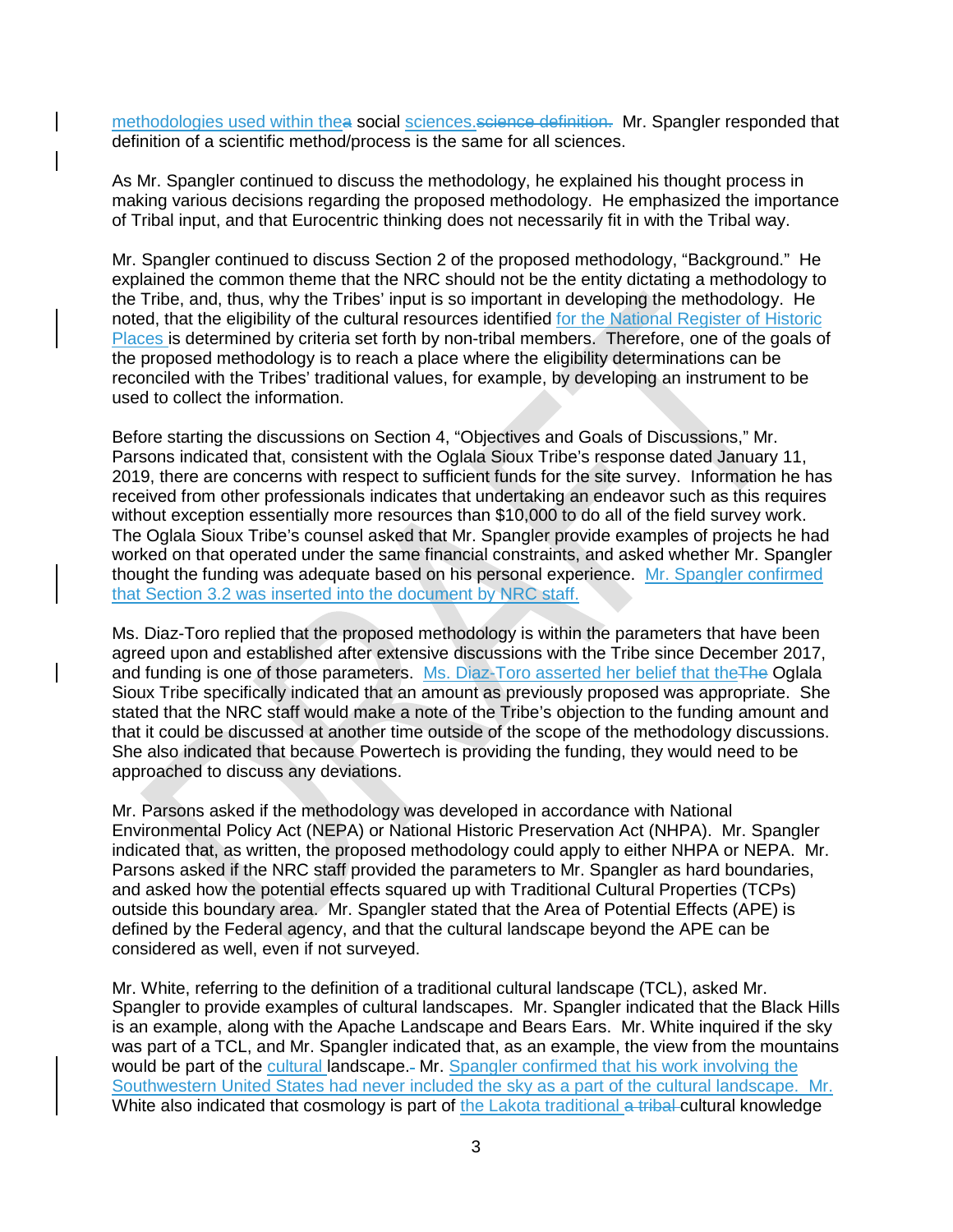and should be considered and applied in any methodology designedas a framework because it relates to identify the traditional cultural landscape. .their origins. Ms. Diaz-Toro thanked the Tribe and asked if the tribal representatives could provide some suggested reading on the importance of the sky in Lakota culture. Mr. subject. Mr. White recommended the "Lakota Star Sight" by Ronald Woodman.

Turning to the "Goals and Objectives" section of the proposed methodology, Mr. Spangler requested that the Tribes provide their input on goals and objectives for the site survey. In response, Mr. Stills explained that the goals and objectives are to conduct an interdisciplinary assessment of the impacts of the Dewey-Burdock ISR project on cultural resources so that interim steps can be put in place so that they can be protected through NEPA process. He further noted his concern with the repeated statement that the only issue for discussion is the site survey methodology.

Mr. White further noted that the NRC staff has never proposed an adequate methodology and that the NRC staff has only proposed an open site survey, which the Tribe continues to oppose. The Tribe would like to see a methodology that is more realistic and aligned with the practice of people who conduct TCP surveys. Mr. Spangler explained the importance of the Tribes' input because of his belief that the Tribes are the only ones that have the knowledge to identify, interpret, and ascribe significance to these sites. And, thus, Mr. Spangler encouraged the Tribes' input regarding, for example, the Tribes' definitions and objectives.

Mr. White asked Mr. Spangler what his goal was for blending traditionaltribal cultural knowledge with the scientific method in a tangible manner so that it can be used in the decision making process. Mr. White elaborated that Federal agencies who use traditional cultural knowledge end up compartmentalizing the information in a way that devalues the aspects that are important to the indigenous people. Mr. Spangler indicated that Mr. White had identified one of the challenges with moving forward and the need to have culturally informedtheir input intote the development of the methodologyprocess – how federal agencieswe identify cultural resources and ascribedescribe the significance to the Lakota people. He indicated a desire to work together with the Lakota people on those specific descriptions and do so in such a way that the State Historic Preservation Officer (SHPO) will be able to understand the significance based on the input provided.

Mr. Stills requested that Mr. Spangler provide any cultural resource survey methodology he has developed or written that had a report produced, so that they could better understand where Mr. Spangler is headed with this draft methodology. He also brought up confidentiality concerns and stated that eligibility (under NHPA) is not the primary goal, but, because the surveythis is required by the a NEPA process, the goal is also to identify, define and protect TCPs. Mr. Spangler responded that the NHPA eligibility discussion was included in the proposed methodology in response to the Oglala Sioux Tribe's June 15, 2018, cultural resource survey proposal to reflect concerns and issues raised by the Tribe in that letter.

The Oglala Sioux Tribe inquired as to the attendance of the NRC's Tribal Liaison representative to assist NRC staff at the February 22 meeting of the of the Oglala Sioux Tribe's Tribal Historic Preservation Advisory Council. The NRC staff explained they had not planned on bringing the Tribal Liaison because NRC staff believed a Tribal Liaisonshe was not needed to facilitate or advise NRC staff during an Oglala Sioux Tribe-led meeting. The NRC Tribal Liaison expressed appreciation for the offer.

# **Action Items:**